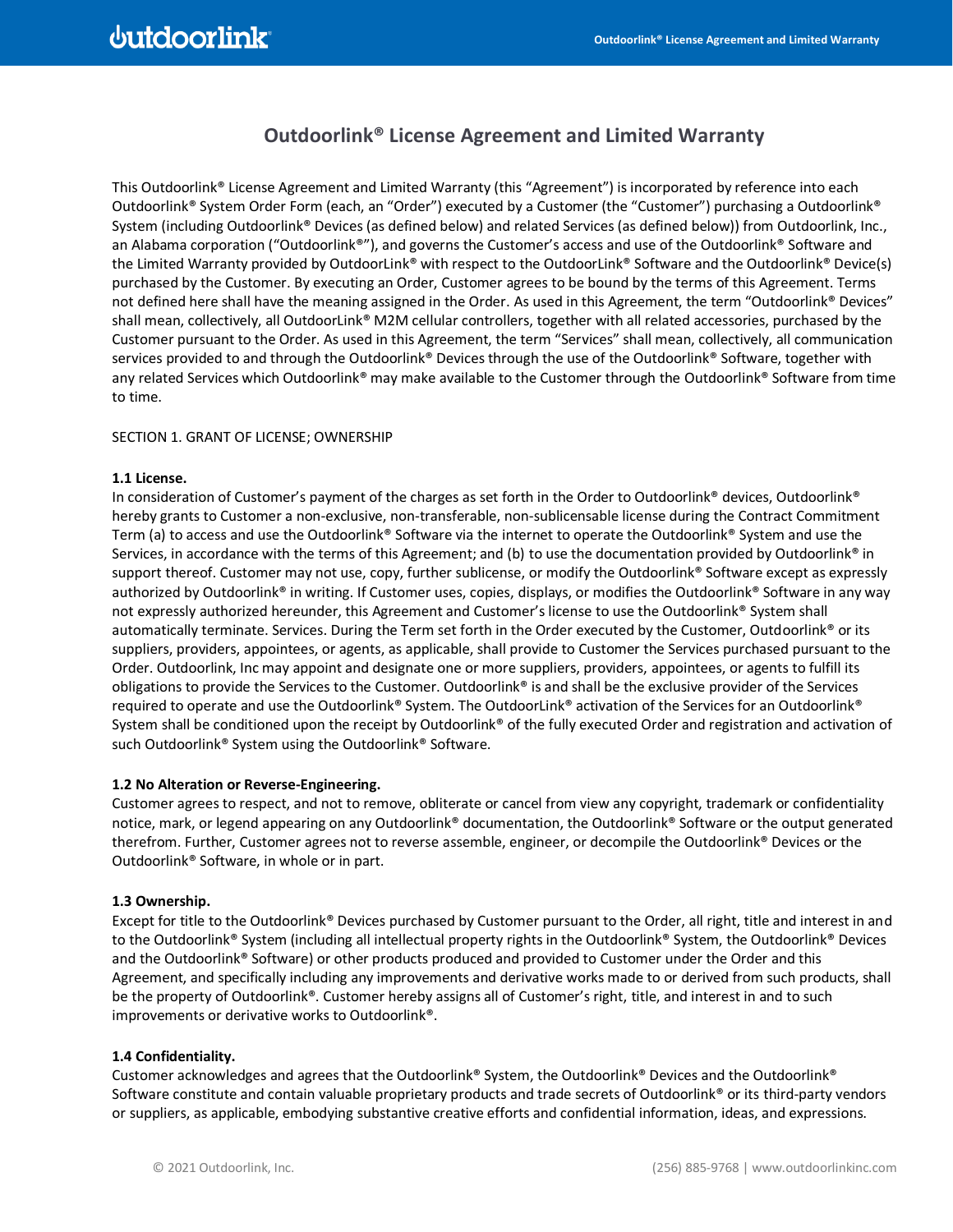# **dutdoorlink**

Accordingly, Customer agrees to treat (and to take precautions to ensure that its employees treat) the Outdoorlink® System, the Outdoorlink® Devices and the Outdoorlink® Software as confidential and not to use or disclose such confidential information to any third party while the License granted hereunder is in effect, and thereafter for so long as such confidential information and trade secrets shall be entitled to confidential treatment, as provided by law.

## **1.5 Termination.**

Outdoorlink® may, at its option, terminate the License immediately if Customer fails to comply with the terms and conditions described herein.

## SECTION 2. BILLING AND PAYMENT

## **2.1 Fees.**

Customer agrees to pay to Outdoorlink® the Monthly fees for each Outdoorlink® System, plus any additional fees that may apply, according to the payment terms specified in the Order, beginning upon the activation and registration of such Outdoorlink® System using the Outdoorlink® Software.

## **2.2 Terms of Payment.**

All monthly payments (as indicated in the Order) for Services provided to a Outdoorlink® System shall be due on the first day of each month, beginning on the first day of the first calendar month following the date of registration and activation of the Outdoorlink® System. All annual payments (as indicated in the Order) for Services provided to a Outdoorlink® System shall be due and payable in one lump sum on the first day of the first calendar month following the date of registration and activation of the Outdoorlink® System. Outdoorlink® may, at its option, suspend or terminate the Services, or a portion of the Services, as applicable, due to any non-payment by Customer.

## **2.3 Mandatory Upgrades.**

Customer agrees that if updates in technology or other developments or requirements beyond the control of Outdoorlink® that require upgrades or replacements to the Outdoorlink® System to allow continued services pursuant to this Agreement, Customer authorizes Outdoorlink® to make such upgrades or replacements and Customer shall pay the Outdoorlink® actual cost of such upgrade or replacement.

## SECTION 3. LIMITED WARRANTIES

## **3.1 Outdoorlink® Device Limited Warranty.**

Outdoorlink® provides the Limited Warranty set forth below with respect to each Outdoorlink® Device, in lieu of all other warranties, express or implied, as to the products described herein.

(a) Outdoorlink® warrants that, subject to the limitations and conditions contained in this Limited Warranty, Outdoorlink® shall, at its option, replace or repair each Outdoorlink® Device that fails due to a manufacturing defect that renders it unusable for its intended purpose during the Term set forth in the Order executed by the Customer and following the date such Outdoorlink® Device is activated by Outdoorlink® Customer shall, upon discovering any manufacturing defect within the scope of this Limited Warranty, provide Prompt Notification (as defined below) of such defect to Outdoorlink®. Upon receiving Prompt Notification of such defect, Outdoorlink® shall confirm with Customer whether the defect is within the scope of this Limited Warranty. If Outdoorlink® determines that such defect is within the scope of this Limited Warranty, Outdoorlink® shall notify Customer, and Customer shall return the defective Outdoorlink® Device to Outdoorlink® for repair. This Limited Warranty shall be void and of no effect with respect to any Outdoorlink® Device that has not been stored, installed, maintained, and operated in accordance with good industry practice and according to the Outdoorlink® instructions and requirements unless Outdoorlink® is directly responsible for the improper storing, installation, maintenance, or operation of the Outdoorlink® Device. Any decision of whether a defective Outdoorlink® Device is to be repaired or replaced shall be made by Outdoorlink® in its sole and absolute discretion. Notwithstanding any provision in this Limited Warranty to the Contrary, Outdoorlink® may engage one or more repair agents to fulfill its obligations under this Limited Warranty on behalf of Outdoorlink®, and if so elected by Outdoorlink®, Outdoorlink® Devices returned for repair shall be sent to the Outdoorlink® repair agent in accordance with the written instructions from Outdoorlink®.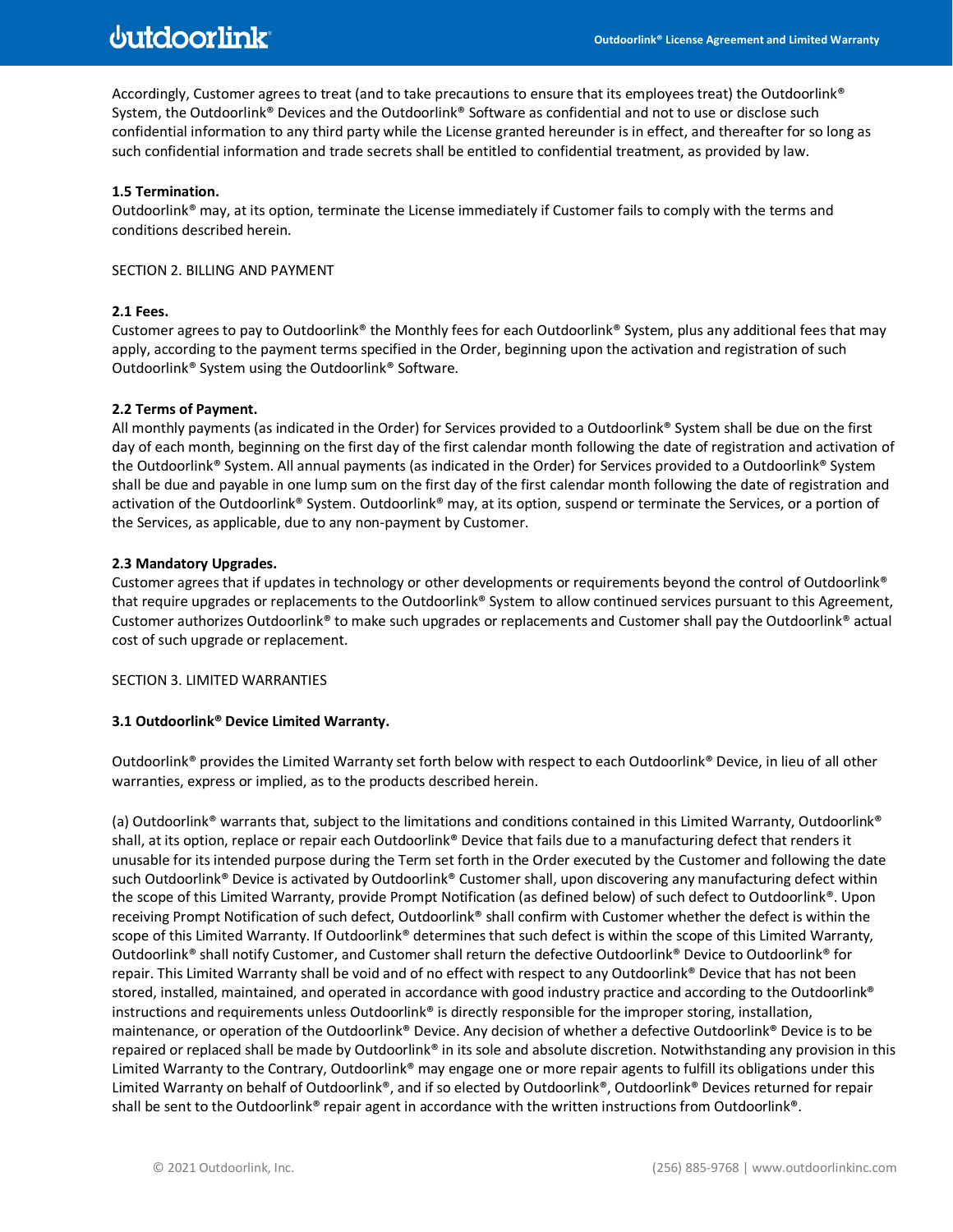"Prompt Notification" as used herein shall mean written notice provided to Outdoorlink® within thirty (30) days after discovery of the defect or failure in the Outdoorlink® Device by Customer. In the absence of a force majeure event, failure to provide "Prompt Notification" shall void any warranty provided by Outdoorlink® as to the defect in question.

(b) The Outdoorlink® Software is warranted by Outdoorlink® to enable Customer the ability to: (i) remotely turn off and on components at each location where a device is installed; (ii) alter the times during which the components at such location turn on and off; (iii) receive notification of utility power failure/outage at such location; (iv) receive measurement of utility consumption at such Location; (v) receive notification of utility power restoration at such location; (vi) receive proof of performance of components at such location; (vi) receive maintenance reports regarding the above from the date the Outdoorlink® Device is activated by Outdoorlink®, provided the Outdoorlink® Software is appropriately accessed and used by Customer; (vii) receive photographs from cameras networked to each purchased Outdoorlink® CIC; and (viii) receive photographs from each motion-detector activated security camera networked to each purchased Outdoorlink® CIC within thirty (30) minutes after motion detector is activated. Customer's sole and exclusive remedy for a breach of this Limited Warranty relating to the Outdoorlink® Software shall be the repair or replacement of the Software maintained on the Outdoorlink® (or its representative's) servers by Outdoorlink®, or its representative, as applicable. Said decision whether the Software is to be repaired or replaced shall be in the sole and absolute discretion of Outdoorlink®. This Limited Warranty does not cover the failure of the Outdoorlink® Software to perform the listed Services due to a Force Majeure event, or the inability of Customer to access the Outdoorlink® Software or of Outdoorlink® to provide access to the Outdoorlink® Software due to a power outage, internet outage, inadequate internet connection or service, hacking, physical or electronic vandalism or any event beyond the control of Outdoorlink®, including the failure by the Outdoorlink® cellular service providers to provide cellular service adequate to operate the Outdoorlink® Device or the unavailability of adequate cellular coverage at the location at which the Outdoorlink® Device is installed through the Outdoorlink® cellular service provider's networks. This Limited Warranty shall be void and of no effect with respect to any Outdoorlink® Device or Outdoorlink® Software that has not been stored, installed, maintained, and operated in accordance with good industry practice and according to the Outdoorlink® instructions and requirements, unless Outdoorlink® is responsible for the improper storage, installation, maintenance or operation of the Outdoorlink® Device or Outdoorlink® Software.

(e) The term "Force Majeure event" as used herein means an event beyond the control of the parties and includes, but is not limited to, fire, flood, tornado, hurricane, riot, strike, earthquake, snowstorm or lightning strike, or other violent and/or destructive natural event, epidemic, war (declared or undeclared), embargo, Governmental action or decree, an act of God, strike or labor disturbance or other delay in performance due to any contingency beyond a party's control which prevents timely compliance.

(f) Outdoorlink® reserves the right to examine, or have others examine on behalf of Outdoorlink®, the Outdoorlink® Device claimed to be defective. This Limited Warranty shall not cover, extend or apply to defects, damages, deterioration or matters attributable to: (i) improper installation of the Outdoorlink® Device including the failure to install the Outdoorlink® Device in accordance with Outdoorlink® instructions, specifications and requirements, in either case by any party other than Outdoorlink® or its authorized representative; (ii) any change, modification or alteration of the Outdoorlink® Device made following delivery of the Outdoorlink® Device, which is not authorized by Outdoorlink® or made by Outdoorlink® or its authorized representative; (iii) installation of replacement parts of the wrong size or type, unless authorized or installed or replaced by Outdoorlink® or its authorized representative; (iv) misuse, abuse, alteration of a component of the Outdoorlink® Device, unless misused, abused or altered by Outdoorlink® or its authorized representative; and/or (v) computer hacking or the introduction of viruses or other malicious code into the Customer's displays or into the Outdoorlink® Software. The effects of corrosion, erosion, normal wear and aging are specifically excluded from this Limited Warranty. In addition, the Limited Warranty will not apply if the Outdoorlink® Device is subjected to harsh environments, e.g., shock, radiation, vibration, extreme environmental exposure (including, but not limited to, salt water or ocean spray) or temperature, or if the equipment has been struck by lightning, submerged in water, or otherwise damaged or destroyed by an act of vandalism or a Force Majeure event.

(g) OUTDOORLINK® SHALL NOT BE LIABLE FOR ANY CLAIM, WHETHER IN CONTRACT, TORT, STRICT LIABILITY, OR OTHERWISE, FOR ANY LOSSES OR DAMAGES TO PERSON OR PROPERTY (INCLUDING SPECIAL, INCIDENTAL, OR CONSEQUENTIAL DAMAGES) ARISING OUT OF, CONNECTED WITH, OR RESULTING FROM THE SALE, MANUFACTURE, DELIVERY, REPAIR, REPLACEMENT, MAINTENANCE OR OPERATION OF THE OUTDOORLINK® DEVICE, OTHER THAN AS SPECIFICALLY AGREED HEREIN. IN ANY AND ALL EVENTS, THE ABSOLUTE LIMIT OF THE OUTDOORLINK® LIABILITY TO CUSTOMER SHALL BE THE REPLACEMENT COST OF THE OUTDOORLINK® DEVICE(S) AT ISSUE. SHOULD CUSTOMER SEEK TO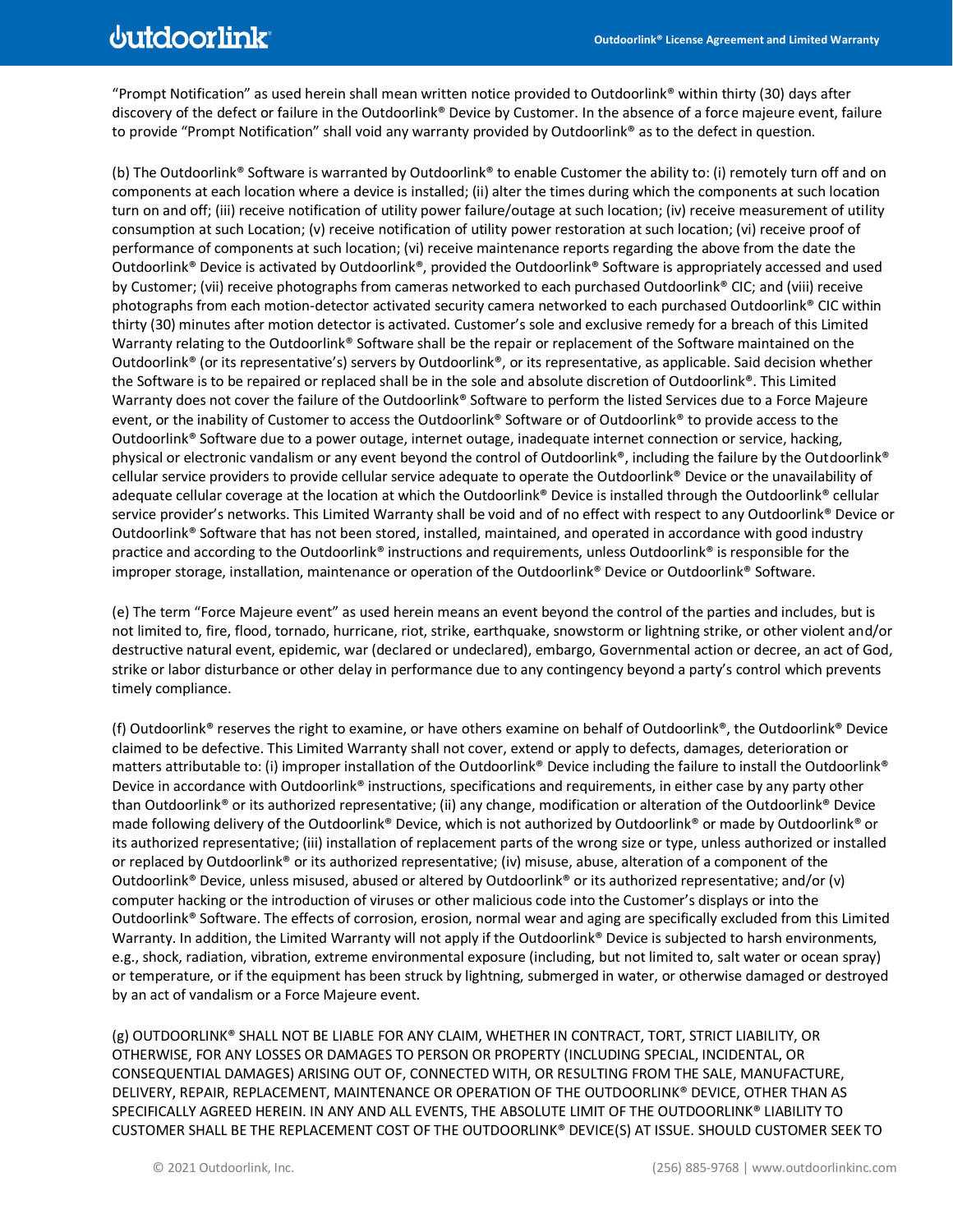RECOVER DAMAGES, COSTS OR OTHER REMEDIES IN EXCESS OF SUCH AMOUNT, CUSTOMER SHALL REIMBURSE OUTDOORLINK® FOR ITS REASONABLE ATTORNEYS' FEES AND COSTS IN DEFENDING THE SAME.

(h) THIS LIMITED WARRANTY IS GIVEN IN LIEU OF ANY AND ALL OTHER EXPRESS OR IMPLIED WARRANTIES AND SPECIFICALLY EXCLUDES THE WARRANTIES OF MERCHANTABILITY, NON-INFRINGEMENT AND FITNESS FOR A PARTICULAR PURPOSE.

### **3.2 Disclaimer of All Other Warranties.**

EXCEPT AS OTHERWISE PROVIDED HEREIN, THE OUTDOORLINK® SYSTEM, THE OUTDOORLINK® DEVICES, THE SERVICES AND THE OUTDOORLINK® SOFTWARE ARE PROVIDED "AS IS" AND "WITH ALL FAULTS". OUTDOORLINK®, AND ITS AGENTS, CONTRACTORS, LICENSORS, AND SUPPLIERS EXPRESSLY DISCLAIM ALL OTHER WARRANTIES, REPRESENTATIONS, AND CONDITIONS OF ANY KIND, WITH RESPECT TO THE OUTDOORLINK® SYSTEM, THE OUTDOORLINK® DEVICES, THE SERVICES, AND THE OUTDOORLINK® SOFTWARE, WHETHER EXPRESS OR IMPLIED, INCLUDING, BUT NOT LIMITED TO, THE IMPLIED WARRANTIES, REPRESENTATIONS, AND CONDITIONS OF MERCHANTABILITY, FITNESS FOR A PARTICULAR PURPOSE OR USE, ACCURACY, SATISFACTORY QUALITY, NON-INFRINGEMENT, COURSE OF DEALING OR COURSE OF PERFORMANCE. OUTDOORLINK® AND ITS AGENTS, CONTRACTORS, LICENSORS, AND SUPPLIERS MAKE NO WARRANTY THAT THE SERVICES OR THE OUTDOORLINK® SOFTWARE WILL MEET THE REQUIREMENTS OR EXPECTATIONS OF CUSTOMER, NOR DO THEY GIVE ANY WARRANTY ABOUT THE RESULTS THAT MAY BE OBTAINED BY USING THE OUTDOORLINK® SOFTWARE OR OUTDOORLINK® SERVICES. OUTDOORLINK® AND ITS AGENTS, CONTRACTORS, LICENSORS, AND SUPPLIERS MAKE NO WARRANTY THAT ANY WORK PRODUCT WILL BE ERROR FREE. NO INFORMATION OR ADVICE (WRITTEN OR ORAL) PROVIDED TO CUSTOMER BY OUTDOORLINK®, OR ITS AGENTS, CONTRACTORS, LICENSORS, OR SUPPLIERS WILL CREATE A WARRANTY BY OUTDOORLINK® OR ITS AGENTS, CONTRACTORS, LICENSORS, OR SUPPLIERS OR INCREASE THE SCOPE OF THIS AGREEMENT. WITHOUT LIMITING THE FOREGOING, OUTDOORLINK® EXPRESSLY DISCLAIMS ANY AND ALL WARRANTIES THAT THE OUTDOORLINK® SYSTEM, THE OUTDOORLINK® DEVICES, THE OUTDOORLINK® SOFTWARE OR THE OUTDOORLINK® SERVICES WILL FUNCTION IN THE EVENT THE LOCATION IN WHICH THE OUTDOORLINK® DEVICE IS INSTALLED DOES NOT HAVE ADEQUATE CELLULAR RECEPTION THROUGH THE APPLICABLE CELLULAR SERVICE PROVIDER, OR THAT THE OUTDOORLINK® SOFTWARE PLATFORM SERVICE PROVIDERS AND/OR CELLULAR SERVICE PROVIDER FAIL TO PROVIDE ADEQUATE SERVICE TO OUTDOORLINK®.

SOME JURISDICTIONS DO NOT ALLOW THE EXCLUSION OF CERTAIN WARRANTIES, REPRESENTATIONS AND CONDITIONS. ACCORDINGLY, SOME OF THE ABOVE LIMITATIONS MAY NOT APPLY TO CUSTOMER.

3.3 This Limited Warranty is to be construed and governed by the law of the State of Alabama. In the event of any conflict between this Limited Warranty and any other agreement between Outdoorlink®, and the Customer regarding the subject matter hereof, including, without limitation, the Order, this Limited Warranty shall control.

#### SECTION 4. LIMITATION OF LIABILITY

THE AMOUNT OF ANY LIABILITY OF OUTDOORLINK®, AND ITS OFFICERS, DIRECTORS, AGENTS, SUBSIDIARIES, AFFILIATES, PARTNERS, SUPPLIERS, AND/OR CONTRACTORS, FOR ANY CLAIM, WHETHER IN CONTRACT, TORT, STRICT LIABILITY, OR OTHERWISE, FOR ANY LOSSES OR DAMAGES TO PERSON OR PROPERTY (INCLUDING SPECIAL, INCIDENTAL, OR CONSEQUENTIAL DAMAGES) ARISING OUT OF, CONNECTED WITH, OR RESULTING FROM THE SALE, MANUFACTURE, DELIVERY, REPAIR, REPLACEMENT, MAINTENANCE OR OPERATION OF THE OUTDOORLINK® DEVICES OR ARISING FROM OR RELATING TO ANY BREACH OF THIS AGREEMENT OR THE ORDER, SHALL NOT EXCEED, IN THE AGGREGATE, THE REPLACEMENT COST OF THE OUTDOORLINK® DEVICE(S) AT ISSUE. IN NO EVENT, INCLUDING WITHOUT LIMITATION, BREACH OF THIS AGREEMENT, SHALL OUTDOORLINK®, ITS OFFICERS, DIRECTORS, AGENTS, SUBSIDIARIES, AFFILIATES, PARTNERS, SUPPLIERS, AND/OR CONTRACTORS BE LIABLE FOR INDIRECT, SPECIAL, INCIDENTAL OR CONSEQUENTIAL DAMAGES, LOSS OF PROFITS, LOSS OF DATA, LOSS OF USE OF DATA OR INTERRUPTION OF BUSINESS, WHETHER SUCH ALLEGED DAMAGES ARE ALLEGED IN TORT, CONTRACT OR INDEMNITY, EVEN IF SUCH PERSON OR ENTITY HAS BEEN ADVISED OF THE POSSIBILITY OF SUCH DAMAGES. SHOULD CUSTOMER SEEK TO RECOVER DAMAGES, COSTS OR OTHER REMEDIES IN EXCESS OF SUCH AMOUNT, CUSTOMER SHALL REIMBURSE OUTDOORLINK® FOR ITS REASONABLE ATTORNEYS' FEES AND COSTS IN DEFENDING THE SAME.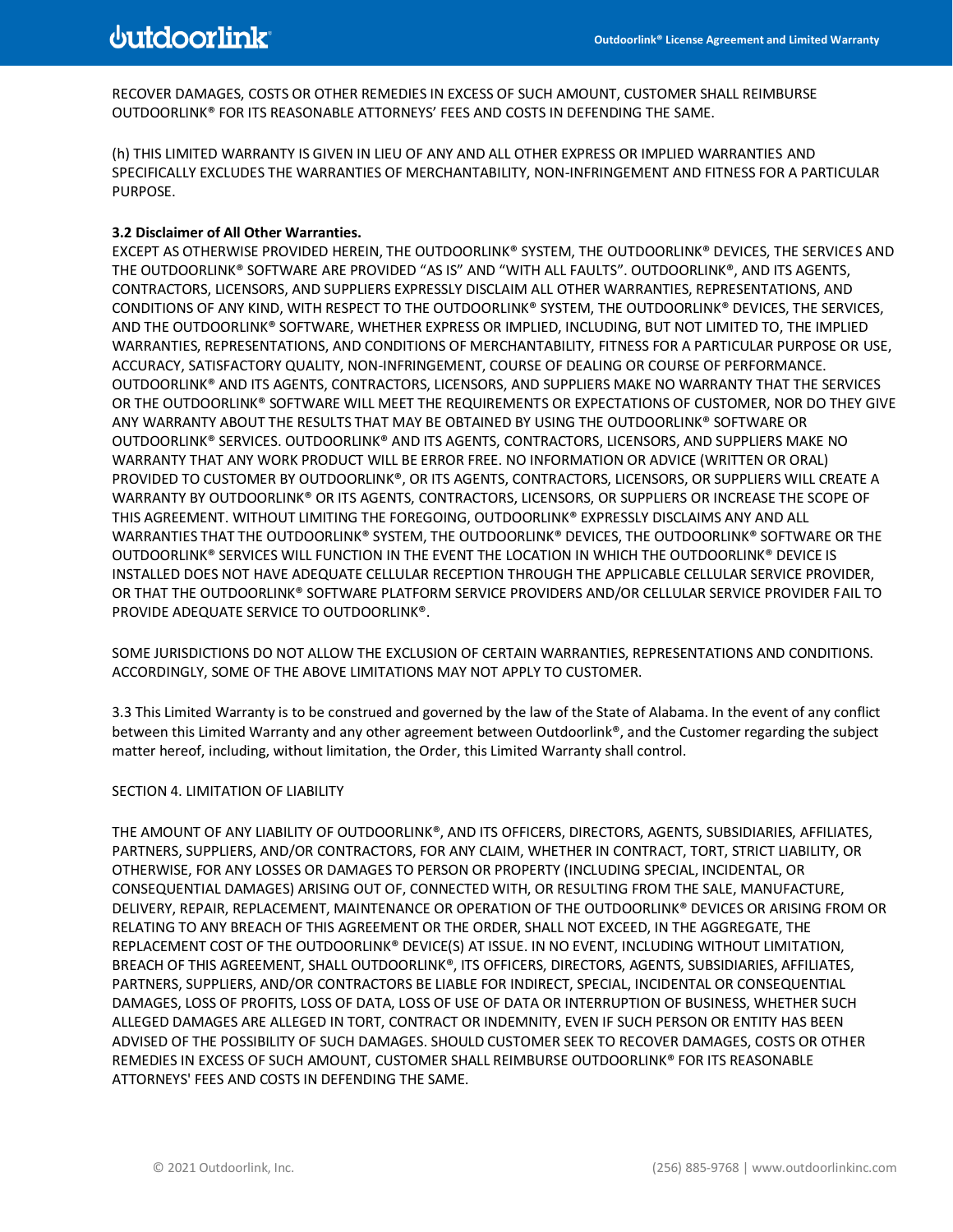## SECTION 5. INDEMNICATION

Customer agrees to indemnify and hold harmless Outdoorlink® from any and all liability and claims whatsoever for any injury to persons or property or for any loss, damage or expense incurred by any of Customer's employees, agents, customers or invitees or by any other person or party arising as a result of Customer's acquisition or use of the Outdoorlink® System, including each purchased Outdoorlink® Device, the Outdoorlink® Software, or the Services, unless the same was caused by or resulted from the gross negligence of Outdoorlink® or its respective agents or employees.

## SECTION 6. MISCELLANEOUS

#### **6.1 Governing Law; Venue.**

With acknowledgment that the terms and conditions of this Section 6.1 have been expressly bargained for and are an essential part of this Agreement, the parties agree that the Order and this Agreement will be governed by and interpreted in accordance with the laws of the State of Alabama, without giving effect to any choice-of-law rules that may require the application of the laws of another jurisdiction. The parties hereby consent to personal jurisdiction in the federal and state courts located in Madison County, Alabama having competent jurisdiction over the subject matter of any disputes arising under this Agreement, including, without limitation, any dispute arising under the Limited Warranty, and the parties hereby agree that such courts shall be the exclusive venues for an action arising from, or relating to, the Order and this Agreement. The parties hereby waive any defense based on the convenience of such courts as forums for the adjudication of such disputes. Any litigation arising out of any such dispute shall be tried without a jury, and each party knowingly and voluntarily waives his/her/its right to trial by jury as to any dispute under this Agreement, including, without limitation, any dispute arising under the Limited Warranty.

### **6.2 Assignment.**

Customer may not assign any of its rights nor delegate any of its obligations under the Order or this Agreement, in whole or in part, whether by operation of law or otherwise, without the prior consent of Outdoorlink®. Any attempted transfer, assignment, or sublicense of the Order or this Agreement by the Customer without the prior written consent of Outdoorlink® shall be null and void ab initio. This Agreement will be binding upon and will inure to the benefit of Outdoorlink®, Customer, and their respective successors and permitted assigns.

#### **6.3 Severability.**

If any term or provision hereof should be held to be invalid, unenforceable, or illegal, such holding will not invalidate or render unenforceable any other provision hereof, and the remaining provisions will not be impaired thereby.

#### **6.4 Notices.**

Any written notice provided for herein to be given to Outdoorlink® by Customer shall be mailed or delivered to the address of Outdoorlink® stated on the Outdoorlink® website at www.outdoorlinkinc.com. Any notice to be given to Customer by Outdoorlink® shall be mailed or delivered to Customer's address stated on the Order, or to an address and/or person subsequently designated in writing by Customer to Outdoorlink®.

#### **6.5 Amendment, Modification, and Waiver.**

No amendment, modification or addendum to the Order or this Agreement will be effective unless reduced to a writing signed by duly authorized officers or representatives of each party. No term or provision hereof will be deemed waived, and no breach excused unless such waiver or consent is in writing and signed by an authorized officer of the party claimed to have waived or consented.

#### **6.6 Taxes.**

Each party shall be responsible for its respective present and future taxes, duties, tariffs, fees, and other charges, including, but not limited to, income, excise, import, purchase, sales, use, turnover, added value, consumption, gross receipts, gross wages, and similar assessments imposed upon the responsible party by any taxing authority because of the performance of the responsible Party's duties and responsibilities hereunder.

## **6.7 Survival.**

The terms of the Order and this Agreement that would, by their nature, survive termination or expiration, including,